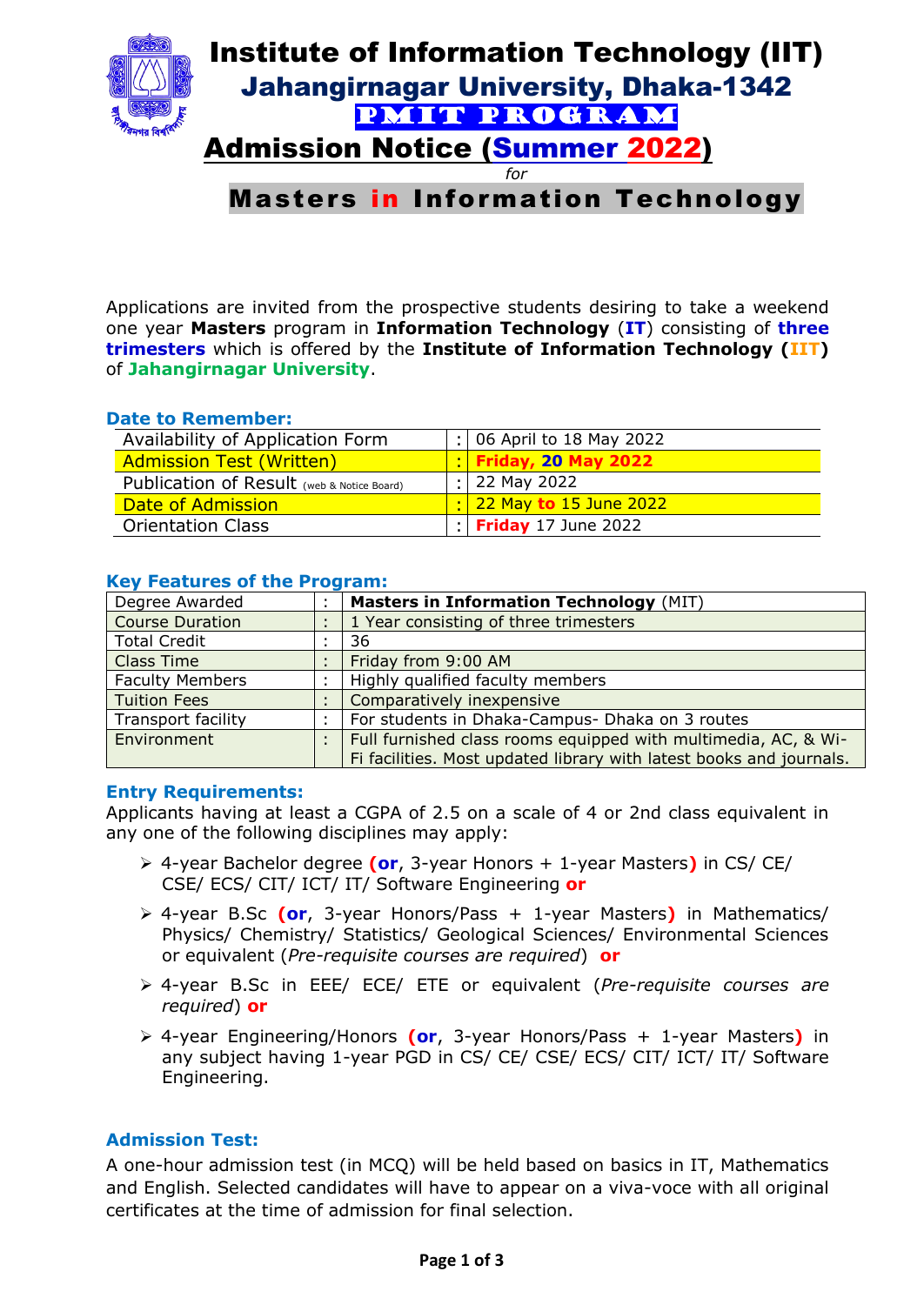## **Application Procedure:**

Application can be done either Online or Offline. You can follow any one method.

## **Online Application Process:**

- First, visit the website **pmit.iitju.edu.bd** and read the instruction carefully.
- Click **PMIT Online Application**
- $\triangleright$  Fill up the online application form

After successfully completing the application form, you will get a **PMIT Bill No.** through SMS to your given mobile number. Please keep the Bill No. safely.

Now make a payment of **Tk. 1000/-** as application fee from your/agent's **Dutch Bangla Mobile Banking** account ROCKET to IIT-JU biller ID **333**. The process is as follows:

- Using your/agent's ROCKET account, dial **\*322#**
- From the menu appeared, select **Bill Pay**
	- If you want to make payment using your own ROCKET account, then select **Self**.
		- $\cdot$  If you want to make payment using agent's ROCKET account, then select **Other** and then Enter Payer Mobile No.
- Enter **0 (Other)**
- Enter **333** as Biller ID
- Enter your **PMIT Bill No.** (which was sent to you via SMS)
- Enter **1000** as Amount
- Enter your/agent's ROCKET account's **PIN**
- Collect **Txnid** (TRANSACTION ID) from the return SMS

To download **Admit Card,** visit the website **pmit.iitju.edu.bd** again.

- Click **Admit Card Download**.
- Log in with your **PMIT Bill No.** and **Txnid (Transaction ID)**.
- $\triangleright$  Upload your scanned signature (300 by 80 pixel) and passport size photograph (300 by 300 pixel).
- $\triangleright$  After submission, download/print your admit card.

Keep your Admit Card safely and bring it on the day of admission test.

# Note:

 $\div$  To correctly adjust the dimension of your scanned photograph (300 by 300 pixel) and signature (300 by 80 pixel), you can use MS Paint program in Windows. The processes are as follows: